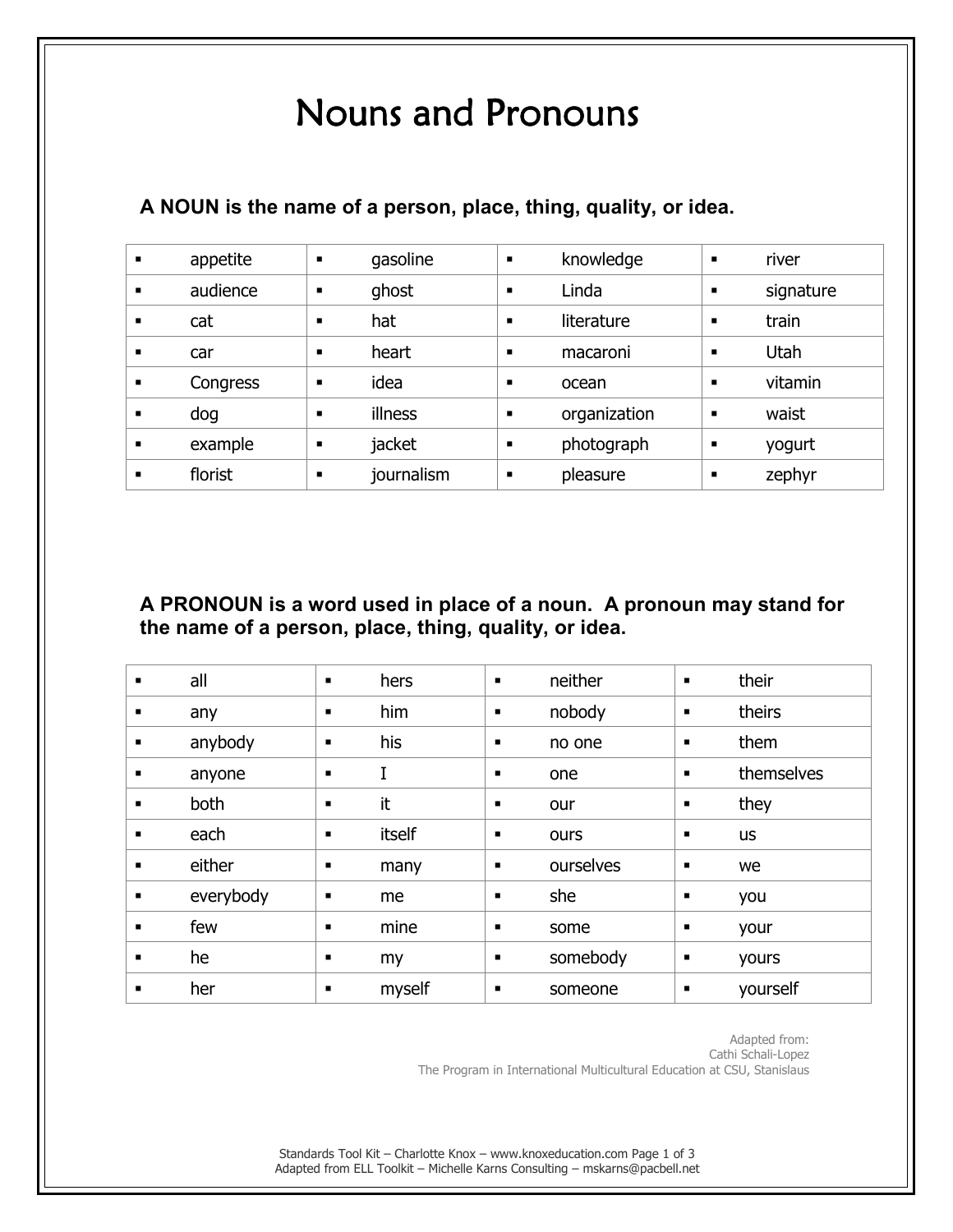## Noun Plurals 1

**A NOUN is the name of a person, place, thing, quality, or idea. A noun that is "singular" names only one of these things; a noun that is "plural" means "more than one".** 

Plurals of many singular nouns are formed simply by adding the letter "s" to the end of the noun.

| <b>Single</b> | <b>Plural</b> | <b>Single</b> | <b>Plural</b> |  |
|---------------|---------------|---------------|---------------|--|
| book          | books<br>п    | dog           | dogs<br>п     |  |
| bov           | boys          | girl          | girls<br>п    |  |
| car           | cars          | hat           | hats          |  |

**The plurals of most nouns ending in the letters "ch", "s", "sh", "x", and "z" are formed by adding the letters "es" to the end of the noun.** 

| <b>Single</b> |        | <b>Plural</b>      | <b>Single</b> | <b>Plural</b> |  |
|---------------|--------|--------------------|---------------|---------------|--|
|               | ax     | axes<br>٠          | fox           | foxes<br>٠    |  |
| п             | box    | boxes<br>٠         | guess<br>п    | guesses<br>٠  |  |
| ٠             | bush   | <b>bushes</b><br>■ | match<br>п    | matches<br>٠  |  |
|               | church | churches<br>■      | wish          | wishes<br>٠   |  |

**The plurals of nouns ending in the letter "y" that is preceded by a "vowel" (a,e,i,o,u) are formed by adding the letter "s" to the end of the noun.** 

| <b>Single</b> |         | <b>Plural</b> |          | <b>Single</b> |        | <b>Plural</b> |         |
|---------------|---------|---------------|----------|---------------|--------|---------------|---------|
|               | bov     |               | boys     |               | monkey | п             | monkeys |
|               | journey |               | journeys |               | trav   |               | trays   |
|               | key     |               | keys     |               | turkey |               | turkeys |

**The plurals of nouns ending in the letter "y" that is preceded by a "consonant" (b,c,d,f,g,h,j,k,l,m,n,p,q,r, s,t,v,w,x) are formed by changing the letter "y" to "I" and adding the letter "s" to the end of the noun.** 

| <b>Single</b> |       | <b>Plural</b> | <b>Single</b> | <b>Plural</b> |  |
|---------------|-------|---------------|---------------|---------------|--|
| ■             | berry | berries       | penny         | pennies<br>п  |  |
|               | body  | bodies        | .skv          | skies         |  |
|               | city  | cities        | story         | stories       |  |

**Plurals of nouns ending in the letter "f" that is preceded by a vowel (a,e,i,o,u) are formed simply by adding the letter "s" to the end of the noun.** 

| <b>Single</b> | <b>Plural</b> | <b>Single</b> | <b>Plural</b> |  |
|---------------|---------------|---------------|---------------|--|
| belief<br>■   | beliefs<br>п  | reef          | reefs<br>п    |  |
| chef          | chefs<br>▪    | roof          | roofs         |  |

Adapted from: Cathi Schali-Lopez

The Program in International Multicultural Education at CSU, Stanislaus

Standards Tool Kit – Charlotte Knox – www.knoxeducation.com Page 2 of 3 Adapted from ELL Toolkit – Michelle Karns Consulting – mskarns@pacbell.net